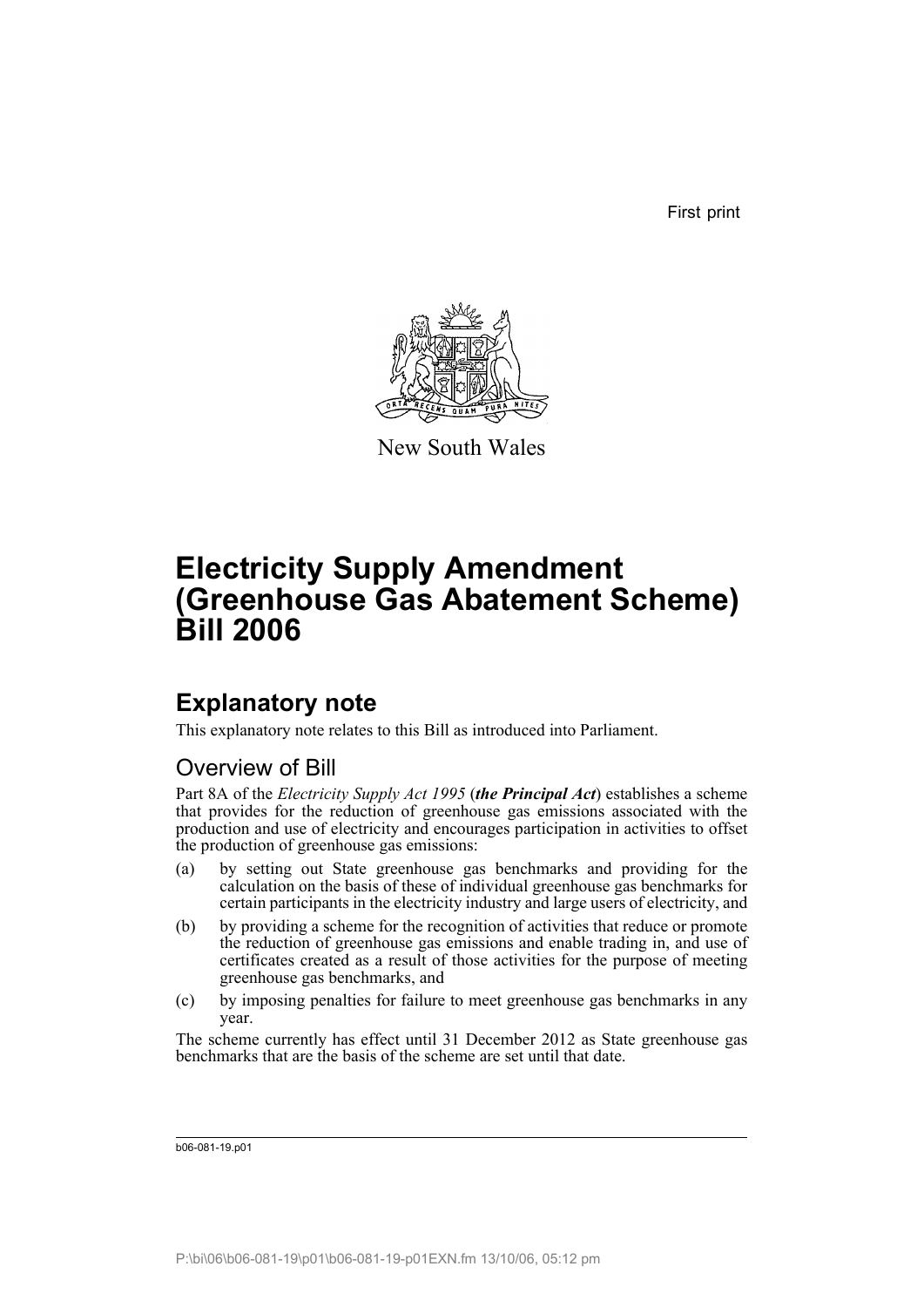Explanatory note

The object of this Bill is to amend the Principal Act:

- (a) to provide for the extended operation of the scheme from 2012 to 2021 and beyond or until a scheme with similar objects is established on a national basis or in this jurisdiction and at least one or more other States or Territories, and
- (b) to increase in incremental steps commencing 1 January 2010 the amount of the penalty payable under Part 8A by a benchmark participant who fails to comply with the participant's greenhouse gas benchmark for reduction of greenhouse gas emissions in any year, and
- (c) to make minor amendments to facilitate the administration of the scheme.

## Outline of provisions

**Clause 1** sets out the name (also called the short title) of the proposed Act.

**Clause 2** provides for the commencement of the proposed Act on a day or days to be appointed by proclamation.

**Clause 3** is a formal provision that gives effect to the amendments to the *Electricity Supply Act 1995* set out in Schedule 1.

**Clause 4** is a formal provision that gives effect to the amendments to the *Electricity Supply (General) Regulation 2001* set out in Schedule 2.

**Clause 5** provides for the repeal of the proposed Act after all the amendments made by the proposed Act have commenced. Once the amendments have commenced the proposed Act will be spent and section 30 of the *Interpretation Act 1987* provides that the repeal of an amending Act does not affect the amendments made by that Act.

## **Schedule 1 Amendment of Electricity Supply Act 1995**

## **State greenhouse gas benchmarks**

Section 97B of the Principal Act currently sets out the State greenhouse gas benchmarks for the years commencing on 1 January 2003 and ending on 31 December 2012 as 7.27 tonnes of carbon dioxide equivalent of greenhouse gas emissions per head of State population.

**Schedule 1 [1]** amends section 97B to expand the period for which that benchmark is set to 31 December 2021 and beyond.

Explanatory note page 2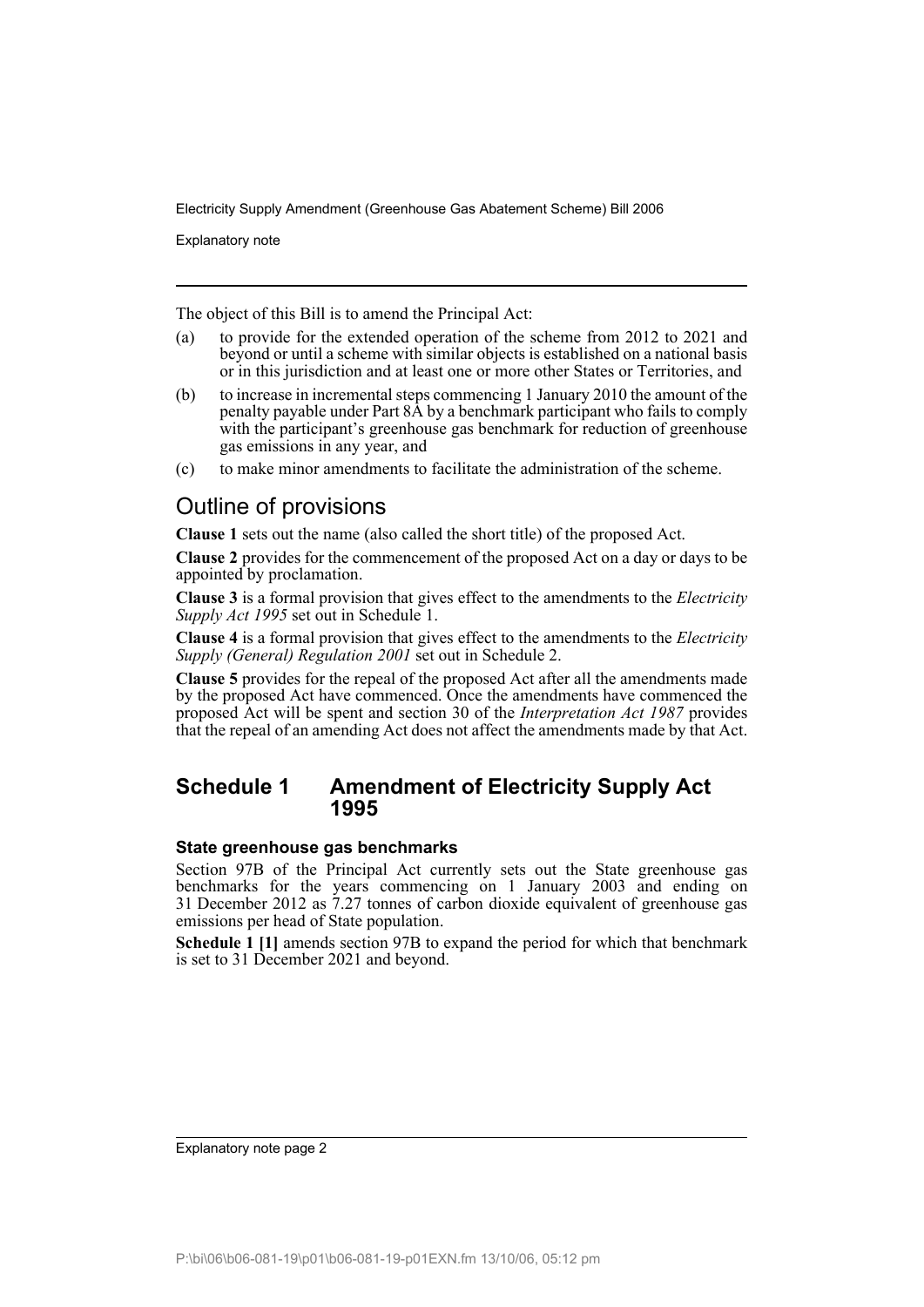Explanatory note

## **Termination of scheme**

**Schedule 1 [8]** inserts proposed section 97KB to enable the Governor by proclamation to terminate the operation of any or all of the provisions of Part 8A if the Minister has certified that the Minister is satisfied that New South Wales is, or will be, a participant in a scheme with comparable objects to the scheme established by Part 8A that has been established on a national basis or in New South Wales and at least one other State or Territory.

## **Greenhouse penalties**

Section 97CA of the Principal Act makes a benchmark participant who fails to meet the participant's greenhouse gas benchmark for a year liable to an amount of civil penalty of a specified amount per tonne of carbon dioxide equivalent of greenhouse shortfall for the year concerned adjusted in accordance with the regulations in accordance with movements in the consumer price index.

**Schedule 1 [2]** amends section 97CA to increase in incremental steps between 1 January 2010 and 1 January 2013 the amount of penalty payable. The current amount of \$11.50 per tonne of carbon dioxide equivalent of greenhouse shortfall will rise to  $$15.50$  by 1 January 2013.

**Schedule 1 [10]** inserts proposed clause 50 into Schedule 6 (Savings, transitional and other provisions) to preserve the amount of greenhouse penalty for the current year.

**Schedule 2** contains consequential amendments to the *Electricity Supply (General) Regulation 2001* so that the amounts of penalty specified in section 97CA as amended will be adjusted in accordance with movements in the consumer price index.

## **Administration of scheme**

The Scheme Administrator is required by Division 7 of Part 8A to keep and maintain a register of accredited abatement certificate providers and a register of abatement certificates. The Division provides for the form in which the registers are to be kept and the information to be included in them and that may be made publicly available. **Schedule 1 [6]** inserts proposed section 97GBA to enable the Scheme Administrator to compile and make available consolidated information compiled from the registers.

## **Conditions of accreditation**

Under the scheme, persons may be accredited as abatement certificate providers. Once accredited, providers may create abatement certificates in respect of greenhouse gas abatements. Section 97DD sets out the conditions of accreditation. Conditions include conditions limiting the creation of such certificates in respect of abatements already used or for the purposes of compliance with other mandatory schemes of this or other jurisdictions intended to promote the reduction of greenhouse gas emissions.

Explanatory note page 3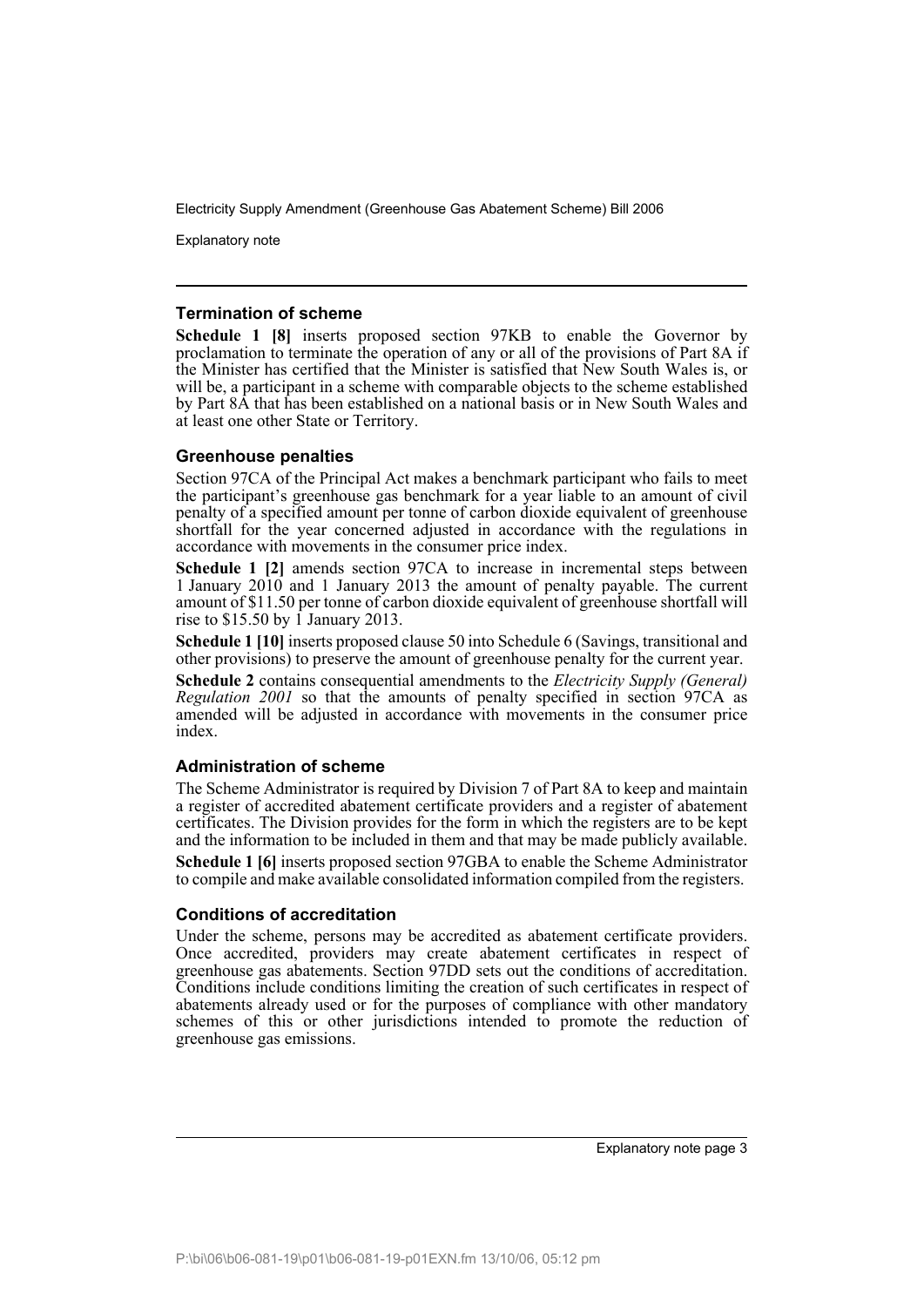Explanatory note

**Schedule 1 [4]** amends section 97DD to expand those limitations to include abatements used for purposes of compliance with voluntary and non-government schemes or in accordance with any agreement, arrangement or undertaking of any kind.

The conditions of accreditation include such conditions as may be imposed by the Scheme Administrator.

**Schedule 1 [5]** inserts proposed section 97DDA to enable an accredited abatement certificate provider to apply to the Scheme Administrator for the variation or revocation of any condition imposed and to provide for the making of regulations with respect to the variation and revocation of conditions (including application fees). It also enables the Scheme Administrator to charge fees on a cost recovery basis for the investigation and determination of such applications. **Schedule 1 [3]** makes a consequential amendment to omit a regulation-making power that has been incorporated in proposed section 97DDA (2). **Schedule 1 [10]** inserts clause 51 into Schedule 6 (Savings, transitional and other provisions) so that existing conditions may be varied or revoked.

## **Annual report by Tribunal**

Section 97HF requires the Tribunal to report to the Minister on or before 30 June in each year on benchmark participants who have complied, or failed to comply, with greenhouse gas benchmarks.

**Schedule 1 [7]** amends section 97HF to extend the latest date for the report to 31 July.

## **Savings, transitional and other provisions**

**Schedule 1 [9]** amends Schedule 6 to enable the making of savings and transitional regulations consequent on the enactment of the proposed Act.

**Schedule 1 [10]** contains savings and transitional provisions described above.

## **Schedule 2 Amendment of Electricity Supply (General) Regulation 2001**

**Schedule 2** contains the amendments described above to clause 73C of the *Electricity Supply (General) Regulation 2001* that are consequential on Schedule 1 [2].

Explanatory note page 4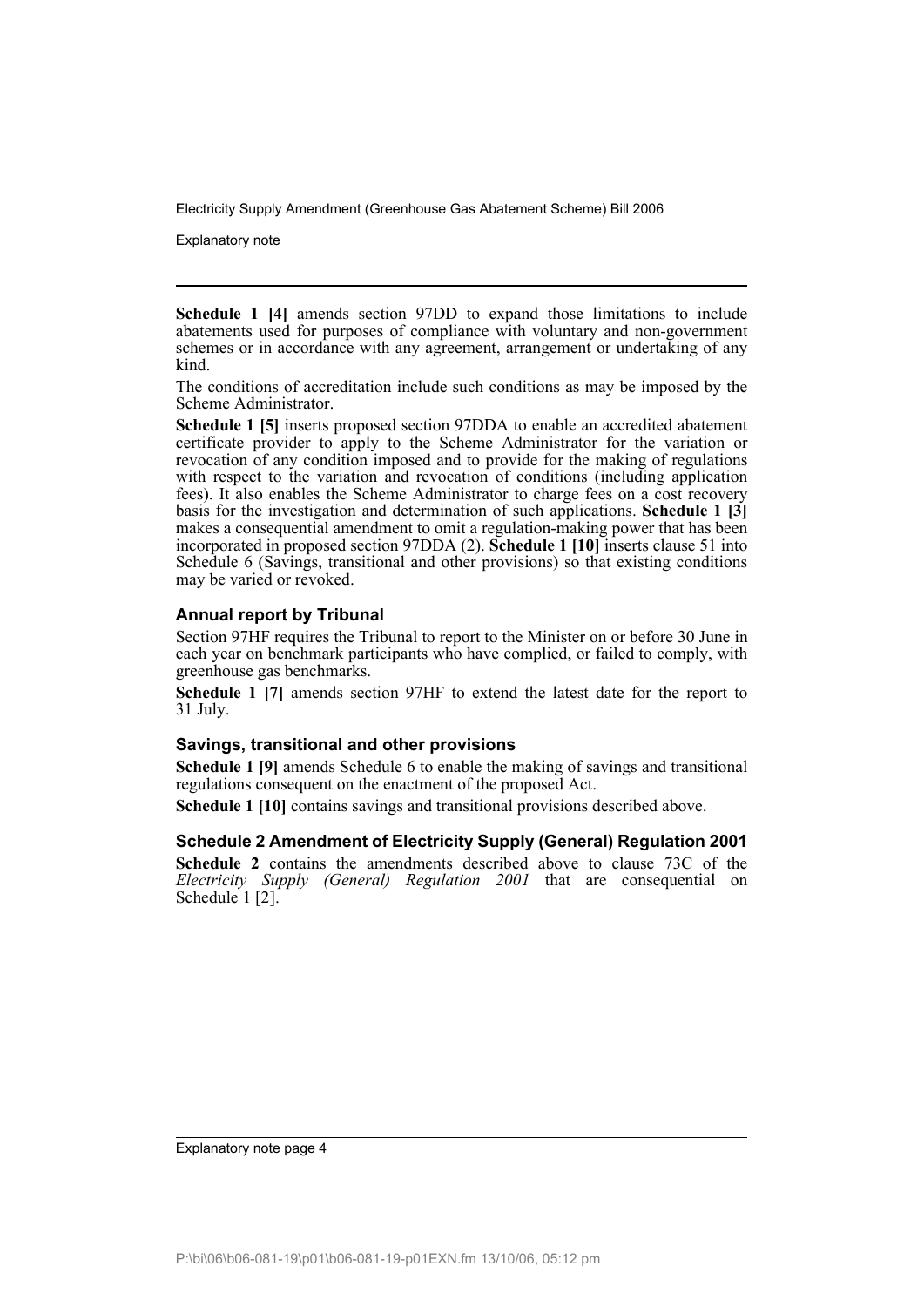First print



New South Wales

# **Electricity Supply Amendment (Greenhouse Gas Abatement Scheme) Bill 2006**

# **Contents**

|            |                                                | Page |
|------------|------------------------------------------------|------|
|            | Name of Act                                    |      |
| 2          | Commencement                                   | 2    |
| 3          | Amendment of Electricity Supply Act 1995 No 94 | 2    |
| 4          | Amendment of Electricity Supply (General)      |      |
|            | <b>Regulation 2001</b>                         | 2    |
| 5          | Repeal of Act                                  | 2    |
| Schedule 1 | Amendment of Electricity Supply Act 1995       | 3    |
| Schedule 2 | Amendment of Electricity Supply (General)      |      |
|            | Regulation 2001                                |      |

b06-081-19.p01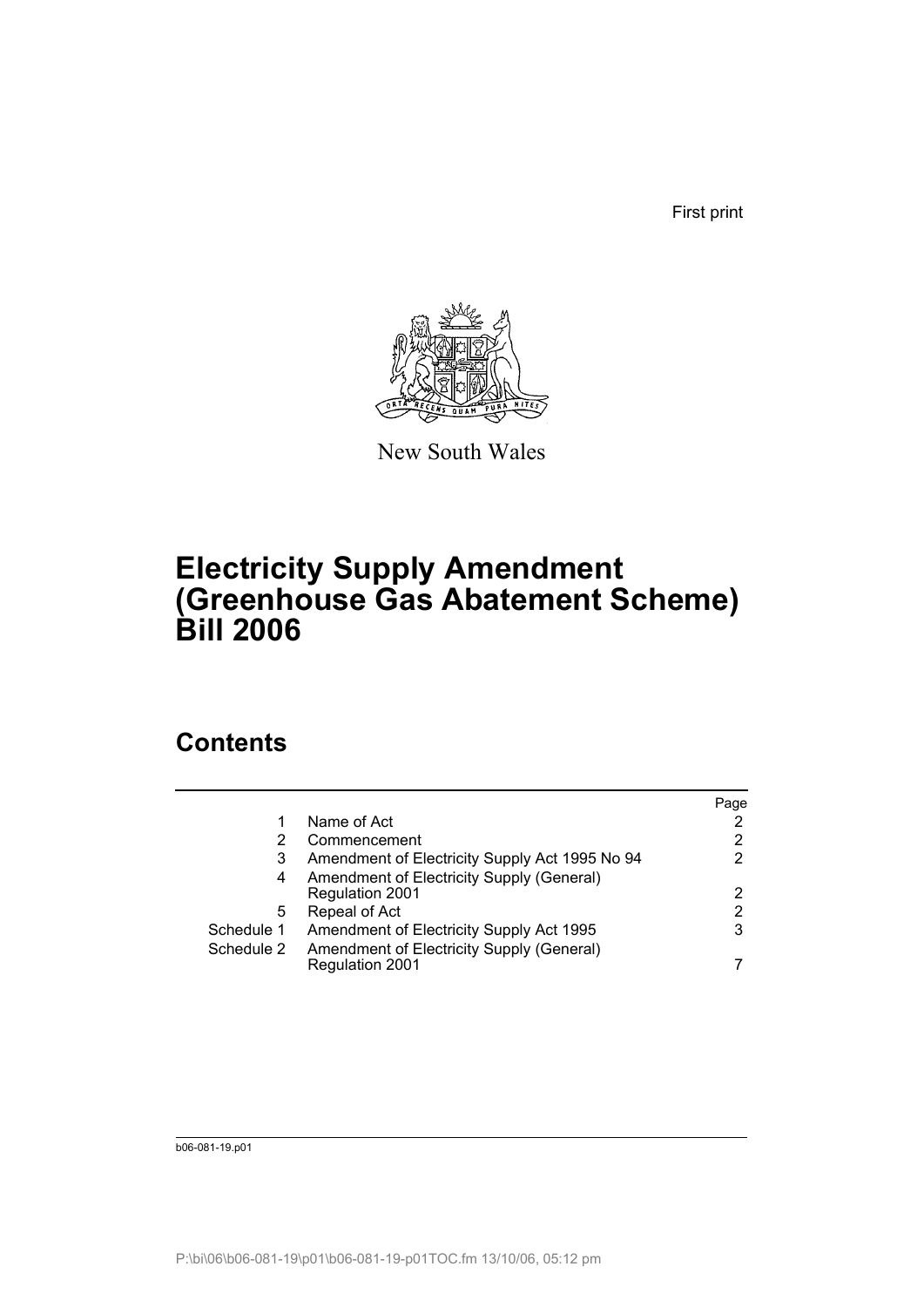Contents

Page

Contents page 2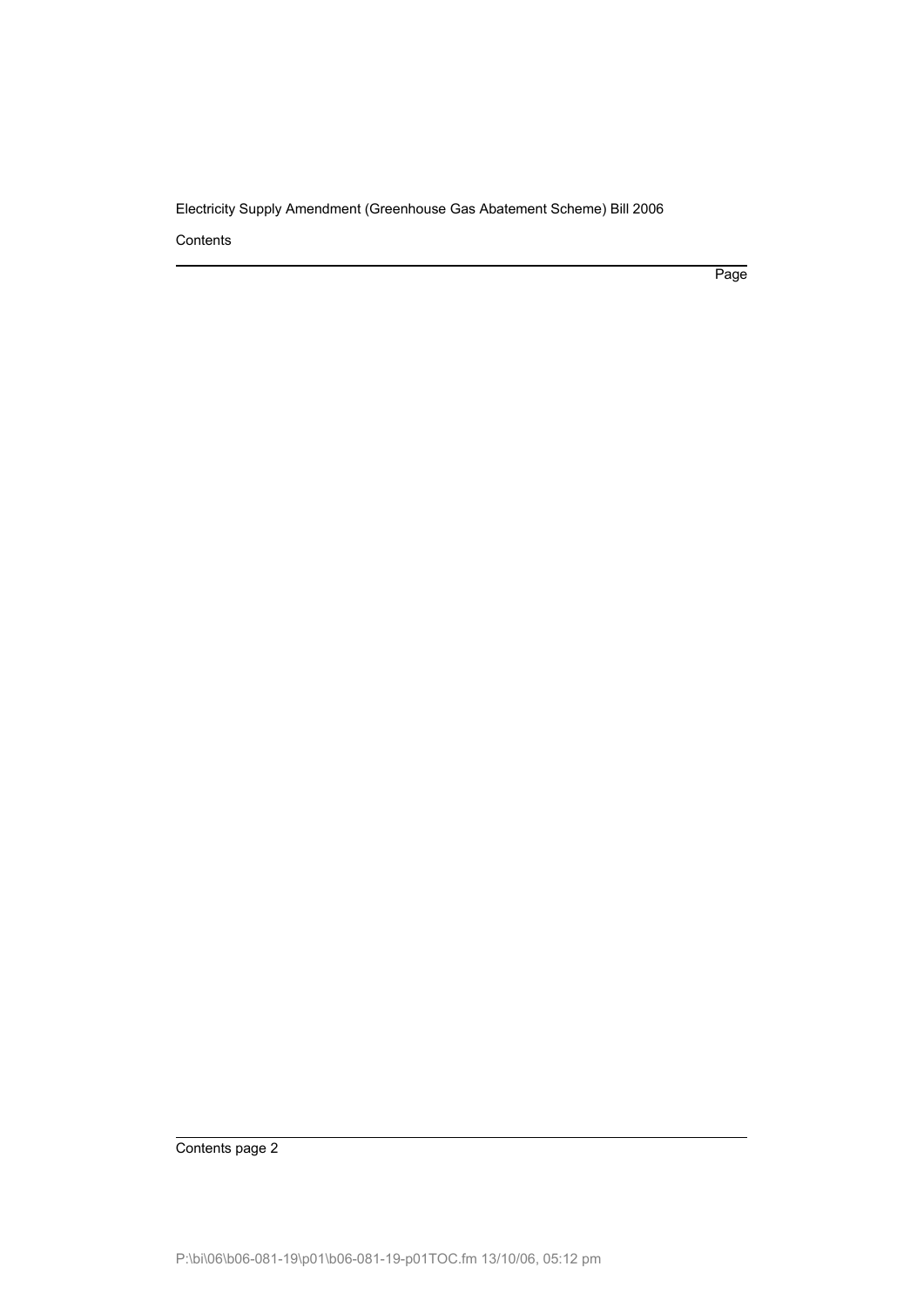

New South Wales

# **Electricity Supply Amendment (Greenhouse Gas Abatement Scheme) Bill 2006**

No , 2006

## **A Bill for**

An Act to amend the *Electricity Supply Act 1995* with respect to greenhouse gas benchmarks; and for other purposes.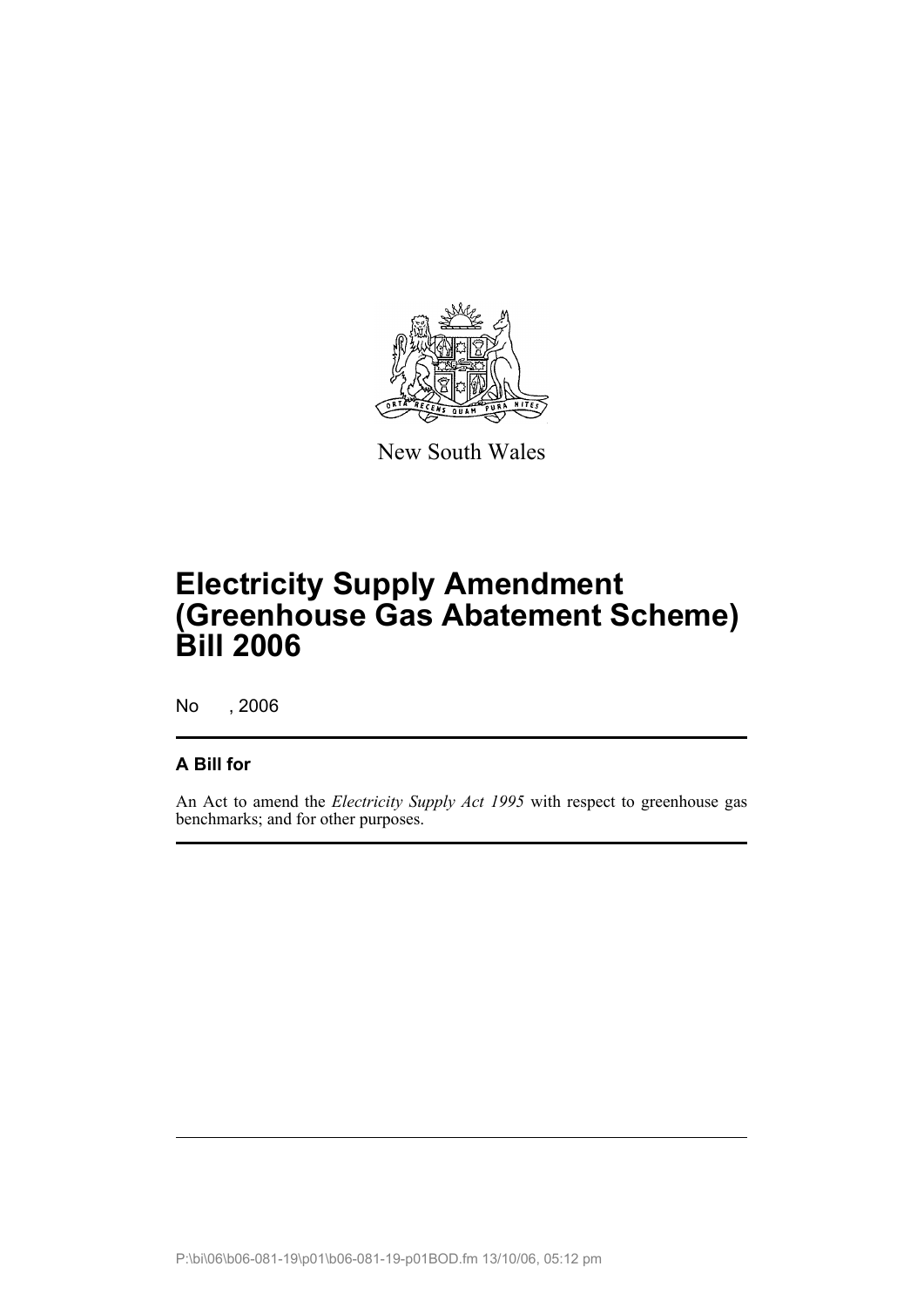<span id="page-7-4"></span><span id="page-7-3"></span><span id="page-7-2"></span><span id="page-7-1"></span><span id="page-7-0"></span>

|              | The Legislature of New South Wales enacts:                                                                                                                       | 1              |
|--------------|------------------------------------------------------------------------------------------------------------------------------------------------------------------|----------------|
| 1            | <b>Name of Act</b>                                                                                                                                               | $\overline{2}$ |
|              | This Act is the <i>Electricity Supply Amendment (Greenhouse Gas</i><br>Abatement Scheme) Act 2006.                                                               | 3<br>4         |
| $\mathbf{2}$ | <b>Commencement</b>                                                                                                                                              | 5              |
|              | This Act commences on a day or days to be appointed by proclamation.                                                                                             | 6              |
| 3            | Amendment of Electricity Supply Act 1995 No 94                                                                                                                   | 7              |
|              | The <i>Electricity Supply Act 1995</i> is amended as set out in Schedule 1.                                                                                      | 8              |
| 4            | <b>Amendment of Electricity Supply (General) Regulation 2001</b>                                                                                                 | 9              |
|              | The <i>Electricity Supply (General) Regulation 2001</i> is amended as set out<br>in Schedule 2.                                                                  | 10<br>11       |
| 5            | <b>Repeal of Act</b>                                                                                                                                             | 12             |
|              | This Act is repealed on the day following the day on which all of the<br>(1)<br>provisions of this Act have commenced.                                           | 13<br>14       |
|              | The repeal of this Act does not, because of the operation of section 30<br>(2)<br>of the <i>Interpretation Act 1987</i> , affect any amendment made by this Act. | 15<br>16       |
|              |                                                                                                                                                                  |                |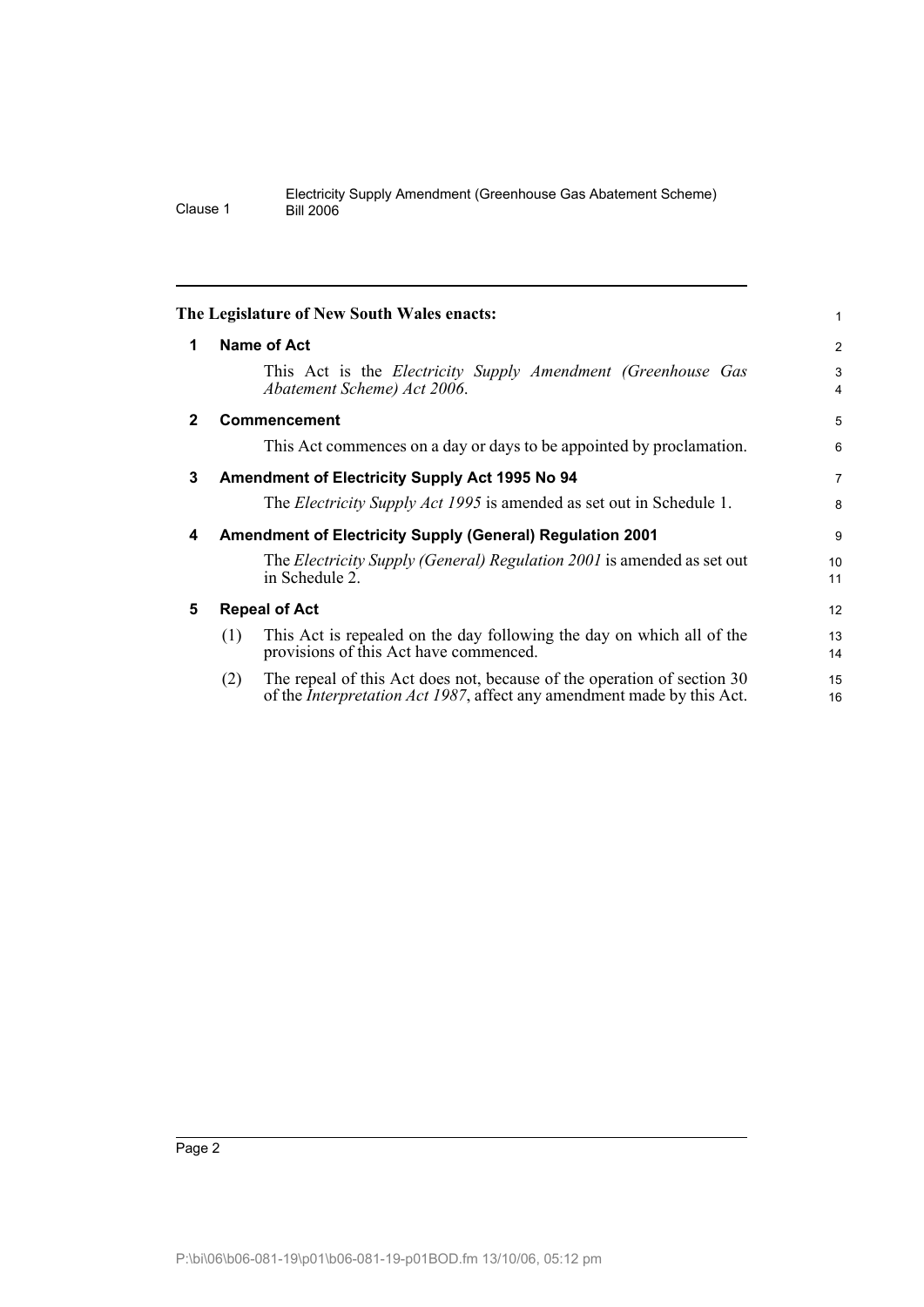Amendment of Electricity Supply Act 1995 Schedule 1

#### <span id="page-8-0"></span>**Schedule 1 Amendment of Electricity Supply Act 1995** (Section 3) **[1] Section 97B State greenhouse gas benchmarks** Omit section 97B (1) (e). Insert instead: (e) for each of the years commencing 1 January 2007 and ending on 31 December 2021 and each subsequent year, 7.27 tonnes of carbon dioxide equivalent of greenhouse gas emissions per head of State population. **[2] Section 97CA Greenhouse penalties** Omit section 97CA (2). Insert instead: (2) The amount of the greenhouse penalty per tonne of carbon dioxide equivalent of greenhouse shortfall determined under this Part is the following amount, as adjusted in accordance with any regulations made under subsection (3): (a) for the year concerned before the year commencing 1 January 2010—\$11.50, (b) for the year commencing 1 January 2010—\$12.50, (c) for the year commencing 1 January 2011—\$13.50, (d) for the year commencing 1 January 2012—\$14.50, (e) for the year commencing 1 January 2013 and each subsequent year—\$15.50. **[3] Section 97DD Conditions of accreditation** Omit section 97DD (2). **[4] Section 97DD (3) (a) and (b)** Omit "for the purposes of compliance with another mandatory scheme (whether of this State or another jurisdiction)" wherever occurring. Insert instead "for the purposes of compliance with another scheme (whether mandatory or voluntary and whether or not imposed by or under a law of this State or another jurisdiction or otherwise), or in accordance with any agreement, arrangement or undertaking of any kind,". 1  $\mathfrak{p}$ 3 4 5 6 7 8 9 10 11 12 13 14 15 16 17 18 19 20 21 22 23  $24$ 25 26 27 28 29 30 31

Page 3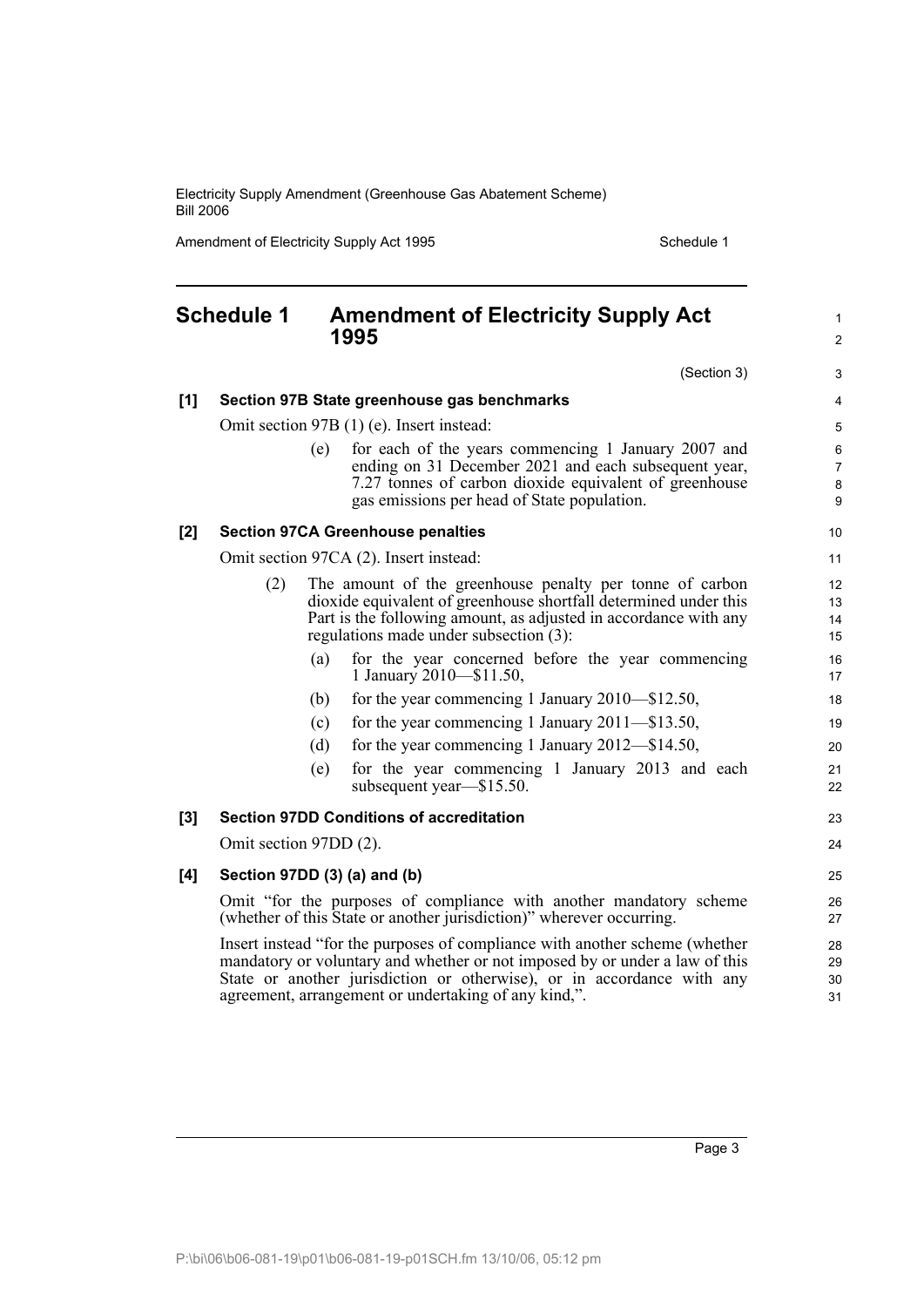Schedule 1 Amendment of Electricity Supply Act 1995

#### **[5] Section 97DDA** Insert after section 97DD: **97DDA Variation or revocation of conditions of accreditation** (1) An accredited abatement certificate provider may apply to the Scheme Administrator for the variation or revocation of any condition of accreditation imposed by the Scheme Administrator under section 97DD (1) (b). (2) The regulations may make provision for or with respect to the variation or revocation of any conditions of accreditation that are imposed by the Scheme Administrator, including the fee (if any) to be paid to the Scheme Administrator in respect of an application under subsection (1). (3) The Scheme Administrator may charge a fee (in addition to any application fee) in respect of the investigation and determination of an application under subsection (1). The fee is to be determined by the Scheme Administrator on a cost recovery basis. **[6] Section 97GBA** Insert after section 97GB: **97GBA Information from registers** (1) The Scheme Administrator may compile information concerning the following from the register of accredited abatement certificate providers and the register of abatement certificates: (a) the creation or cancellation of abatement certificates under this Part, (b) current and previous registered owners of abatement certificates, (c) the transfer of abatement certificates, (d) other information of a kind prescribed by the regulations. (2) The Scheme Administrator may make information compiled under subsection (1) available for public inspection (free of charge) in such form as the Administrator thinks fit. **[7] Section 97HF Annual report by Tribunal** Omit "30 June" from section 97HF (1). Insert instead "31 July". 1  $\mathfrak{p}$ 3 4 5 6 7 8 9 10 11 12 13 14 15 16 17 18 19 20 21 22 23 24 25 26 27 28 29 30 31 32 33 34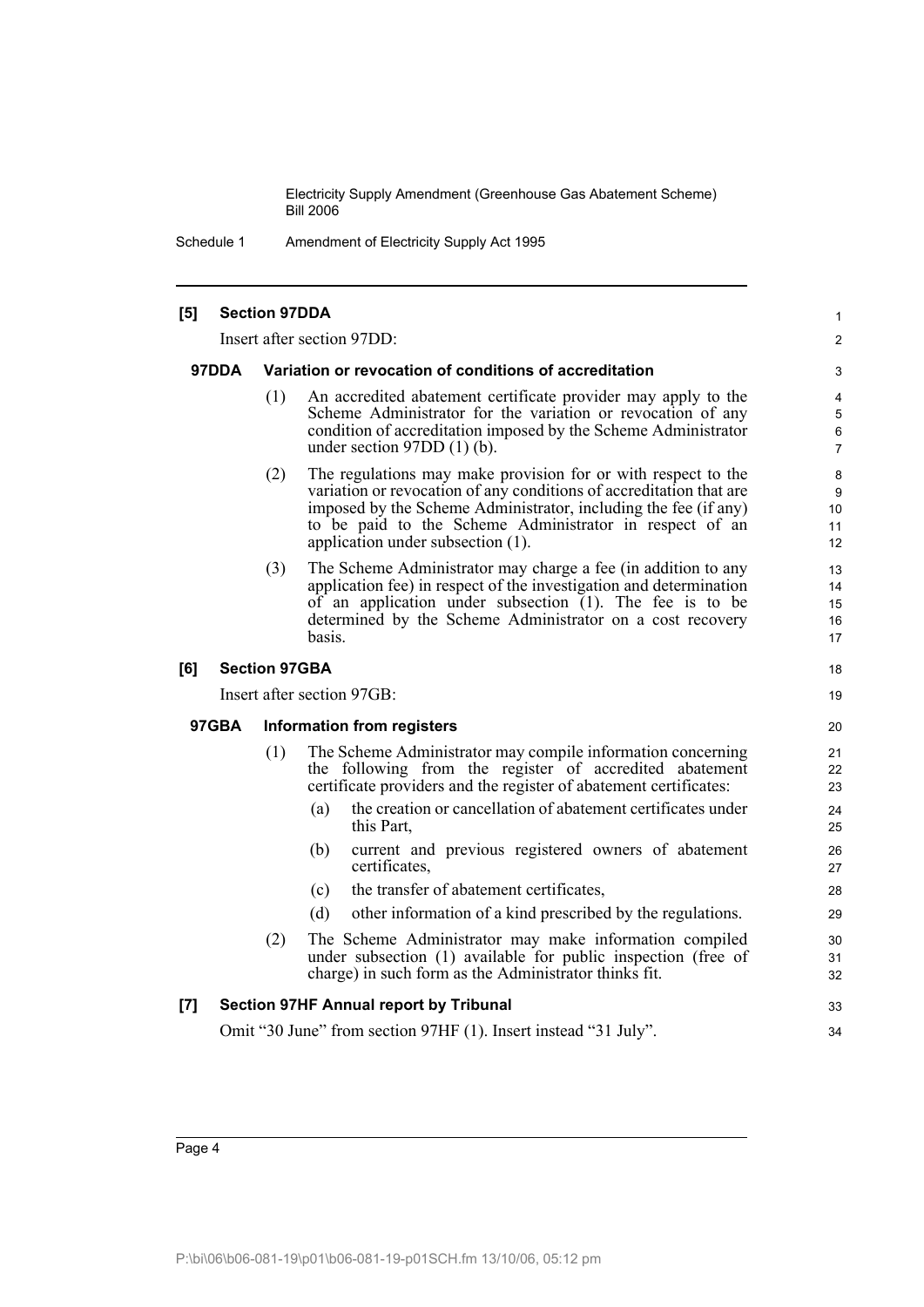Amendment of Electricity Supply Act 1995 Schedule 1

| [8]                                  | Part 8A, Division 12<br>Insert after Division 11:             |     |                                                                                                                                                                                                                                                                                                                            |                                  |
|--------------------------------------|---------------------------------------------------------------|-----|----------------------------------------------------------------------------------------------------------------------------------------------------------------------------------------------------------------------------------------------------------------------------------------------------------------------------|----------------------------------|
|                                      | <b>Division 12</b><br><b>Termination of operation of Part</b> |     |                                                                                                                                                                                                                                                                                                                            |                                  |
|                                      | <b>97KB</b>                                                   |     | Termination of operation of Part on establishment of national<br>scheme for reduction of greenhouse gas emissions                                                                                                                                                                                                          | 3<br>4<br>5                      |
|                                      |                                                               | (1) | The Governor may, by proclamation published in the Gazette,<br>terminate the operation of any or all of the provisions of this Part.                                                                                                                                                                                       | 6<br>$\overline{7}$              |
|                                      |                                                               | (2) | A proclamation may be made only if the Minister has certified to<br>the Governor that the Minister is satisfied that New South Wales<br>is, or will be, a participant in a scheme that:                                                                                                                                    | 8<br>9<br>10                     |
|                                      |                                                               |     | has been or will be established (either nationally or in this<br>(a)<br>State and at least one or more other States or Territories),<br>and                                                                                                                                                                                | 11<br>12<br>13                   |
|                                      |                                                               |     | (b)<br>is designed to achieve outcomes that include the reduction<br>of greenhouse gas emissions associated with the<br>production and use of electricity and encouragement of<br>participation in activities to offset the production of<br>greenhouse gas emissions nationally or in the participating<br>jurisdictions. | 14<br>15<br>16<br>17<br>18<br>19 |
|                                      |                                                               | (3) | The termination of the operation of the provisions concerned<br>takes effect on the day (not being a day earlier than the day on<br>which the proclamation is published in the Gazette) specified in<br>the proclamation.                                                                                                  | 20<br>21<br>22<br>23             |
|                                      |                                                               | (4) | The day specified in the proclamation must not be a day that is<br>earlier than the day on which New South Wales becomes, or will<br>become, a participant in the scheme concerned.                                                                                                                                        | 24<br>25<br>26                   |
|                                      |                                                               | (5) | Regulations may be made for or with respect to the effect of the<br>termination of any provisions on rights conferred or obligations<br>imposed under this Part.                                                                                                                                                           | 27<br>28<br>29                   |
|                                      |                                                               | (6) | Without limiting subsection (5), regulations may specify<br>conditions that must be complied with in respect of termination<br>of a provision.                                                                                                                                                                             | 30<br>31<br>32                   |
| [9]                                  |                                                               |     | Schedule 6 Savings, transitional and other provisions                                                                                                                                                                                                                                                                      | 33                               |
| Insert at the end of clause $1(1)$ : |                                                               |     |                                                                                                                                                                                                                                                                                                                            |                                  |
|                                      |                                                               |     | Electricity Supply Amendment (Greenhouse Gas Abatement<br>Scheme) Act 2006                                                                                                                                                                                                                                                 | 35<br>36                         |

Page 5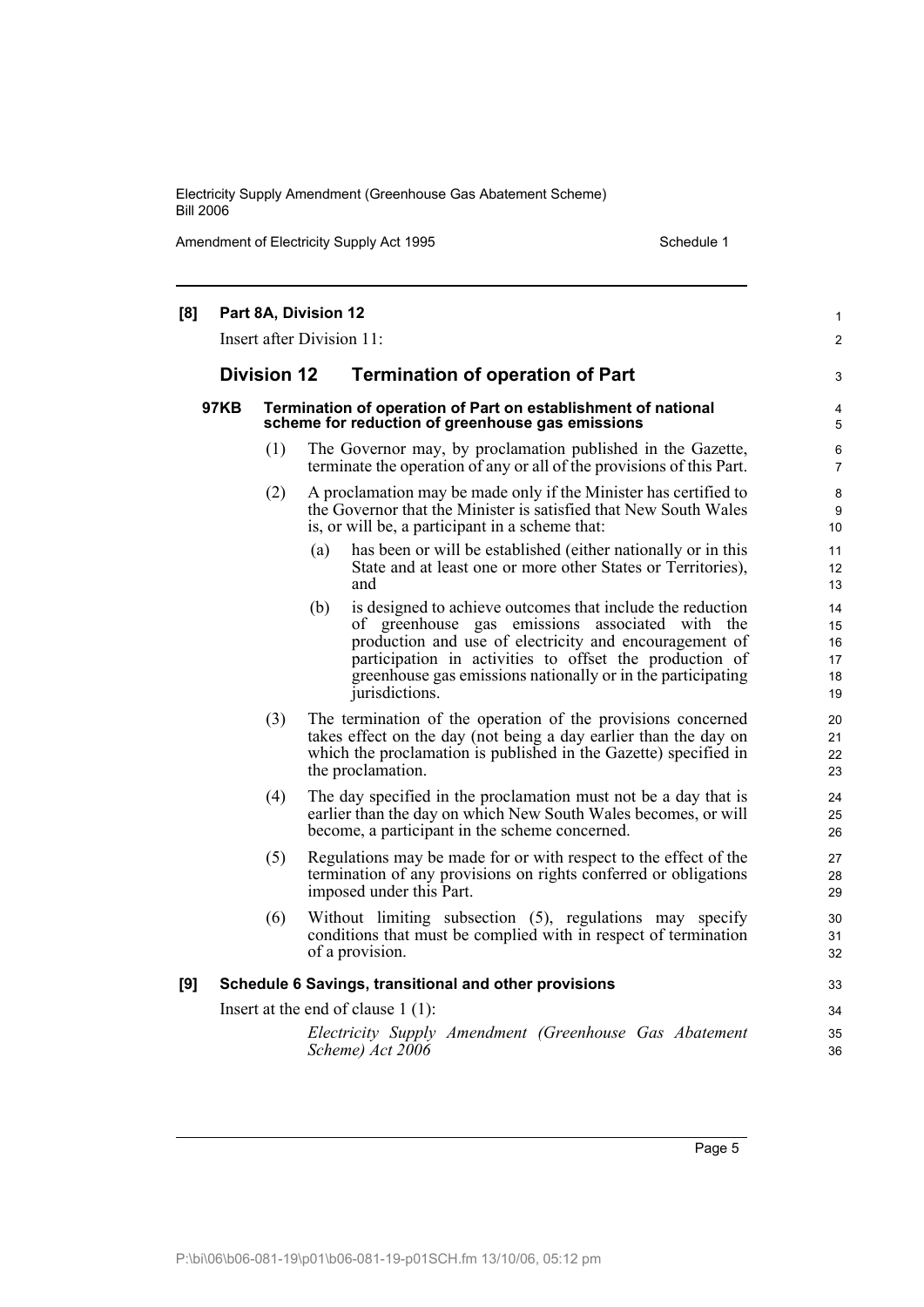Schedule 1 Amendment of Electricity Supply Act 1995

## **[10] Schedule 6, Part 8**

Insert after Part 7:

## **Part 8 Provisions consequent on enactment of Electricity Supply Amendment (Greenhouse Gas Abatement Scheme) Act 2006**

#### **50 Greenhouse penalties**

The amount of greenhouse penalty determined in accordance with section 97CA and clause 73C of the *Electricity Supply (General) Regulation 2001*, as in force immediately before the commencement of Schedule 1 [2] to the *Electricity Supply Amendment (Greenhouse Gas Abatement Scheme) Act 2006*, is the amount of greenhouse penalty for the year commencing 1 January 2006.

1 2

## **51 Variation or revocation of conditions of accreditation**

Section 97DDA, as inserted by Schedule 1 [5] to the *Electricity Supply Amendment (Greenhouse Gas Abatement Scheme) Act 2006*, extends to the variation or revocation of a condition of accreditation imposed before the commencement of that item.